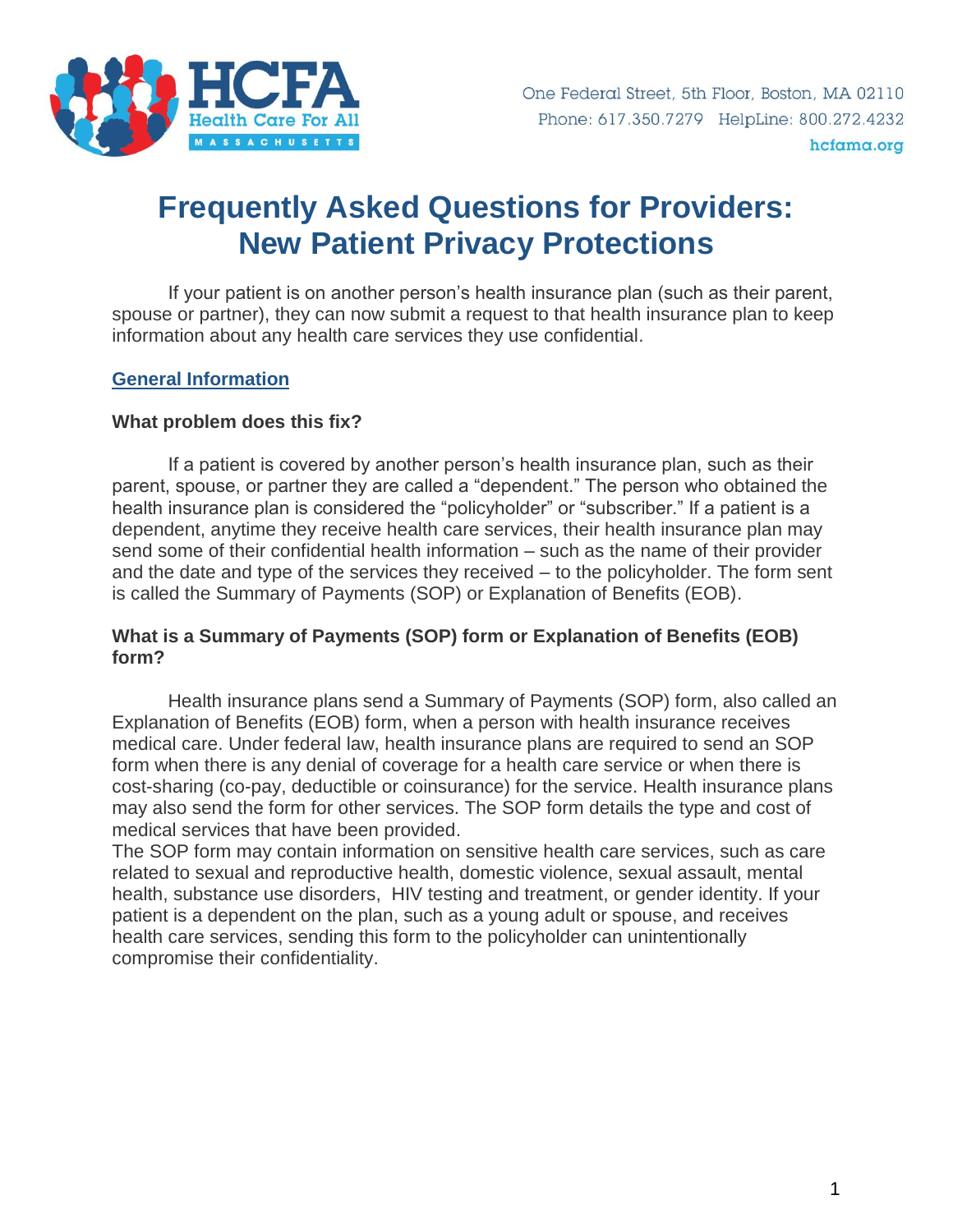

## **Why does my patient's health insurance plan send information to the policyholder in the first place?**

Consumer protection law sometimes requires health insurance plans to send the policyholder information about how and when their health insurance plan is being used. Unfortunately, this can lead to the private health information of dependents on the plan being shared with the policyholder. Now, Massachusetts law requires insurance companies to stop sharing this information with the policyholder when the patient who received medical care requests that the information stays confidential.

## **How does this law protect my patient's health care confidentiality?**

The law protects patient privacy in four main ways:

- 1. Health insurance plans must address the SOP form to the patient's name rather than to the policyholder.
- 2. All patients can choose their preferred method of receiving SOP forms, including at a different mailing address or through an online portal. (All health insurance plans are required to offer SOP forms online by April 2019, but some may be doing this already.)
- 3. SOP forms will contain general information only, such as "office visit" or "medical care," rather than explicit descriptions of sensitive health care services that could violate confidentiality.
- 4. All patients will have the option to opt-out of receiving an SOP form when there is no cost-sharing (meaning co-pay, deductible or coinsurance) for the health care visit or service.

## **When do these protections go into effect?**

All of these protections go into effect on July 1, 2018. But health insurance plans have until April 1, 2019 to offer the SOP form to patients online instead of sending a copy in the mail. Some health insurance plans may offer the online option earlier if they are able.

## **Who can use these new privacy protections?**

If your patient is age 18 and older and is covered by another's health insurance plan – such as their parent, spouse or partner – they can request to keep their health information confidential and the health insurance plan must comply with that request. If your patient is under 18, they can request to keep the information confidential only in certain circumstances, as described in the next question. A legal guardian who is legally allowed to consent to health care for the patient may also request these protections on behalf of the patient (see questions below).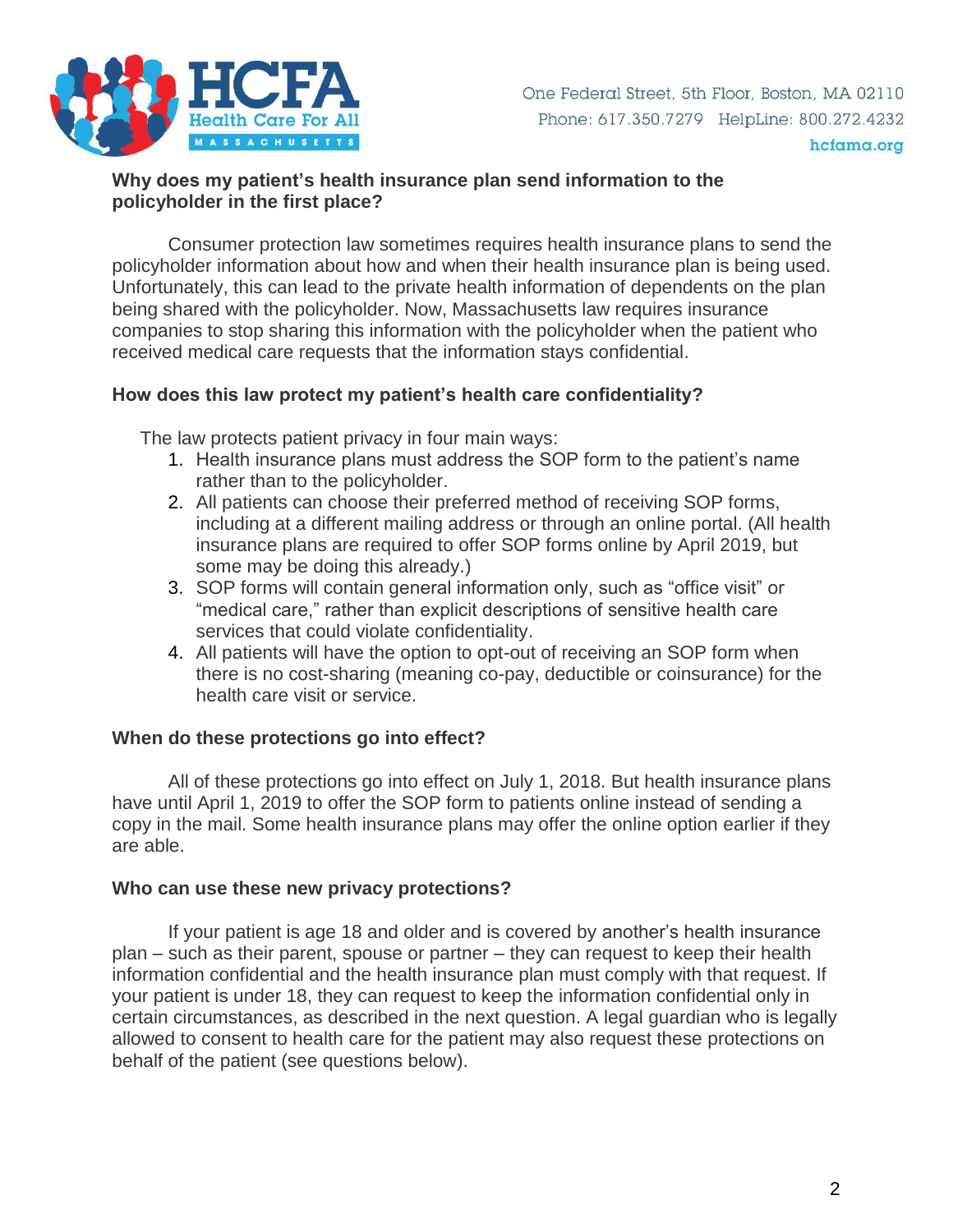

## **If my patient is under 18, do these protections apply to them?**

If your patient is under 18, they can use these new protections only in the following circumstances below, based on existing Massachusetts minor consent laws.

1. If your patient under 18 and falls into any of the categories below, they can consent to their own health care. They can then request that the SOP be sent to a different mailing address or that they only receive it online (where available).

- They are married, divorced or widowed
- They are a parent\*\*
- They are living on their own and managing their own finances\*\*
- They are a member of the armed forces\*\*
- They are pregnant or believe they may be pregnant\*\*
- When the doctor determines that a patient is a 'mature minor', which means the doctor believes the minor can give informed consent to the treatment and it is in the minor's best interest not to notify his or her parents.\*\*

\*\*For these categories, minors under age 18 still cannot access abortion services unless permitted by a court order as described below and cannot access sterilization services.

After the patient makes the initial request, a new request for sending the SOP to a different mailing address or viewing it online does not have to be completed at each health care visit. Once the request is in place, the patient's health plan must continue to follow it until they request to change their preferred address. The best time to make this request is as soon as their health insurance starts and before they receive any medical services. However, they can still make this request after they receive health care services, ideally within one week from the date of service.

2. If your patient is under 18, they can access any of the services below on their own consent. They can then request that the SOP be sent to a different mailing address or to only receive it online (where available).

- For emergency services if delay would risk their health or life
- For diagnosis or treatment relating to STI treatment and testing and HIV testing
- For confidential family planning services patients should ask their health care provider if the visit applies to them
- For substance abuse treatment when the patient is 12 or older and at least two doctors have found them to be drug dependent (except for methadone maintenance therapy)
- For admission at a mental health treatment facility if they are 16 or older
- For abortion services if they obtain permission through a court order known as "judicial bypass," Mary Moe petition or 12S petition

The patient needs to make the request to send the SOP to a different mailing address or to view it online each time they receive this specific health care service.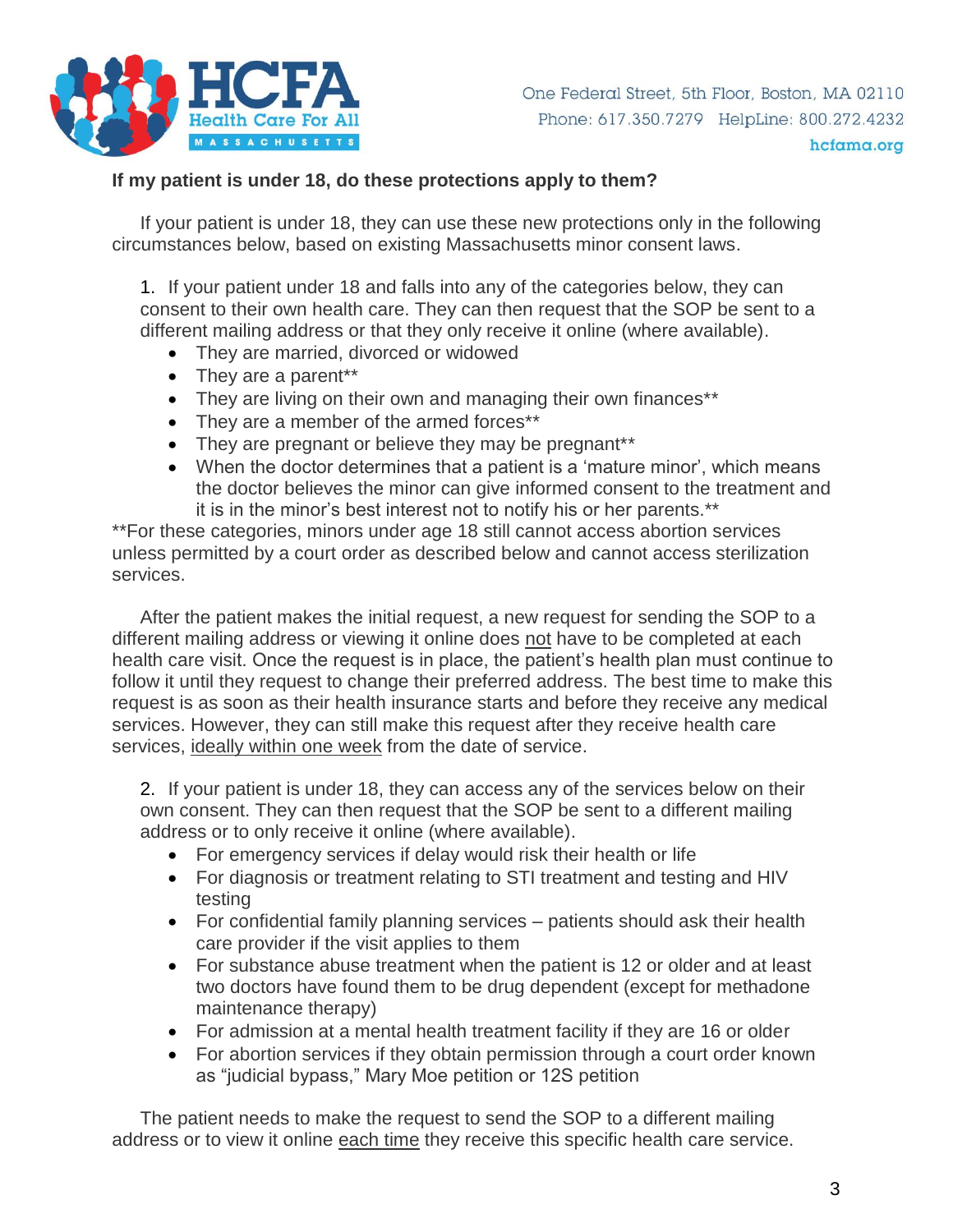

They must make the request as soon as possible after the service, ideally within one week from the date of service.

3. The patient can request that the SOP not be sent at all if they do not have any out-of-pocket costs (co-pay, deductible or coinsurance) for the health care visit, AND

- They fall into any of the categories listed in (1) above, OR
- They have received any of the services listed in (2) above.

The patient should make this request as soon as possible each time after they receive the health care service, ideally within one week from the date of service.

#### **Can a parent who is not the policyholder request these new privacy protections for a child under age 18?**

There are only two situations when a non-policyholder parent can request that the SOP be sent to another address or not sent at all on behalf of their child under age 18.

- 1. The parent has exclusive legal authorization to consent to care for that under 18 year old child (usually this means sole custody) OR
- 2. If that parent states in writing that sharing the information to the policyholder parent could put either the non-policyholder parent or the minor child in danger.

## **Do these protections apply to all kinds of health insurance?**

These protections apply only to "fully-insured" health insurance plans and not "self-insured" health insurance plans. The best way for your patient to find out if their plan is fully-insured or self-insured is for them to call the member services number on the back of their health insurance card and talk with a customer service agent. If the person whose insurance they are covered under works for a large company, the health insurance plan is probably a "self-insured" plan. This means that the health insurance plan coordinates the medical benefits, but the employer collects the monthly premiums from employees and is responsible for paying for their medical services. Even if your patient's health insurance plan is self-insured, it can still accept their request for confidentiality under a national privacy protection law called "HIPAA." Under HIPAA, they can request that the SOP form be sent to a different mailing address if sharing that form with the policyholder could put them in danger.

**Sending the SOP form to a different mailing address or viewing the SOP online**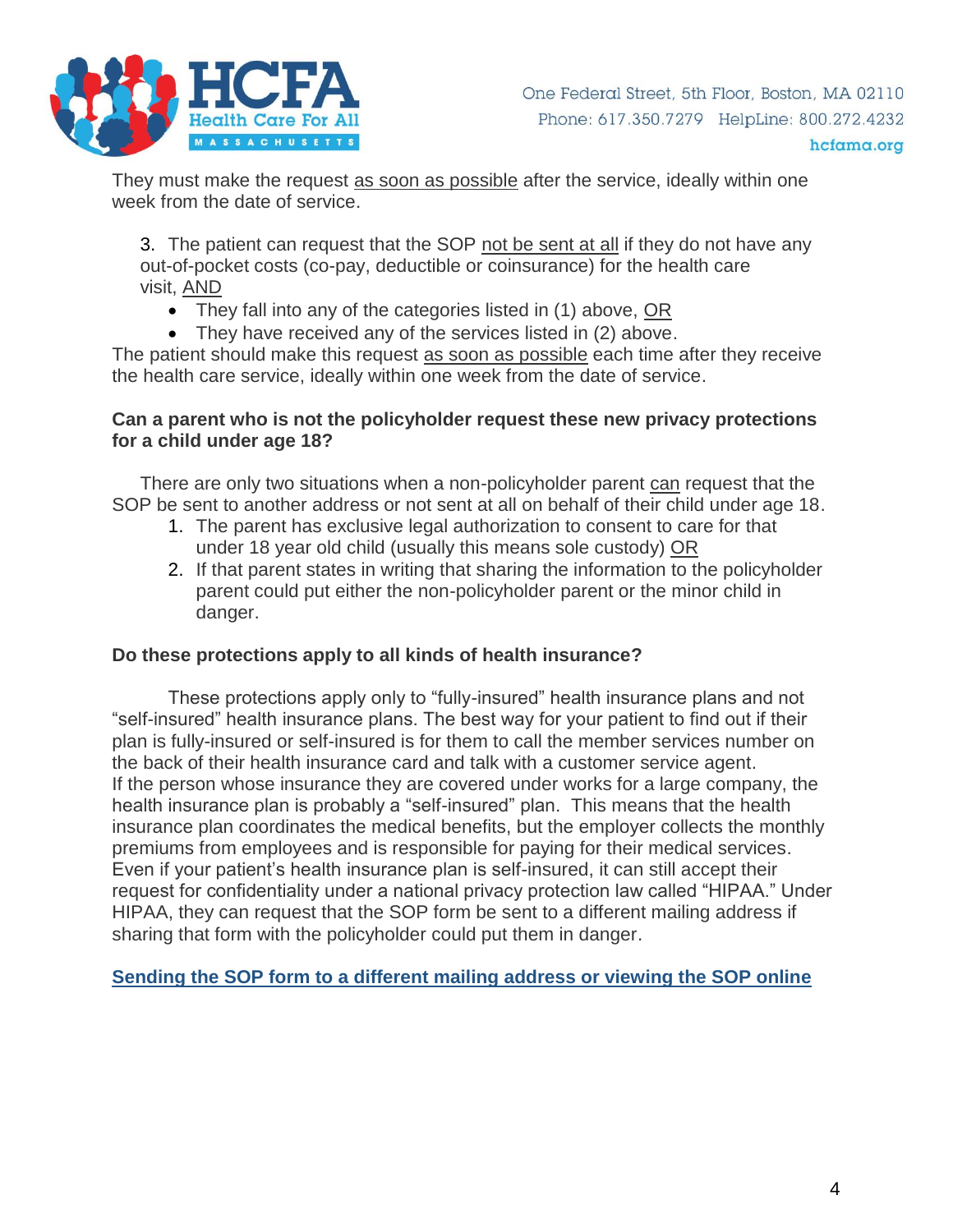

## **How can my patient request for an SOP form to be sent to a different mailing address or viewed online?**

Your patient can follow these instructions:

- 1. Find your health insurance plan name and policy number. Both can be found on your health insurance card.
- 2. Call the customer service phone number on the back of your health insurance card or on your health plan's website.
- 3. Say that you want to request the SOP form to be sent directly to your address and not to the policyholder, or that you would like to only receive it online instead of receiving a copy in the mail.
- 4. Your health insurance plan may want you to make the request in writing and will give you instructions for how to do that.

## **When can my patient make the request that an SOP form be sent to a different mailing address or viewed online?**

The best time to make this request is as soon as their health insurance starts and before they receive any medical services. However, they can still make this request after they receive health care services, ideally within one week from the date of service. Your patient's health insurance plan must comply with their request within 3 business days of receiving the request. They can call their health insurance plan to find out the status of their request.

## **Does my patient have to make this request every time they see a health care provider?**

No. A new request does not have to be completed at each health care visit (unless they are under 18). Once the request is in place, your patient's health insurance plan must continue to follow it until they request in writing to change their preferred address or stop future forms from being sent to a different address than the policyholder.

If your patient is under 18, please refer to the question "If my patient is under 18, do these protections apply to them?" in order to see whether they need to make the request every time they see a health care provider.

## **Can my patient request that an SOP form not be sent at all?**

If your patient does not owe a co-pay or, deductible, or coinsurance for a medical visit or service, they can request that an SOP form not be sent at all. For example, they can request that an SOP form not be sent for preventive health services which have no co-pay, deductible or coinsurance. Preventive services include, but are not limited to, health care visits where your patient gets counseling and testing for sexually transmitted infections (STIs), counseling and testing for HIV, birth control and other types of family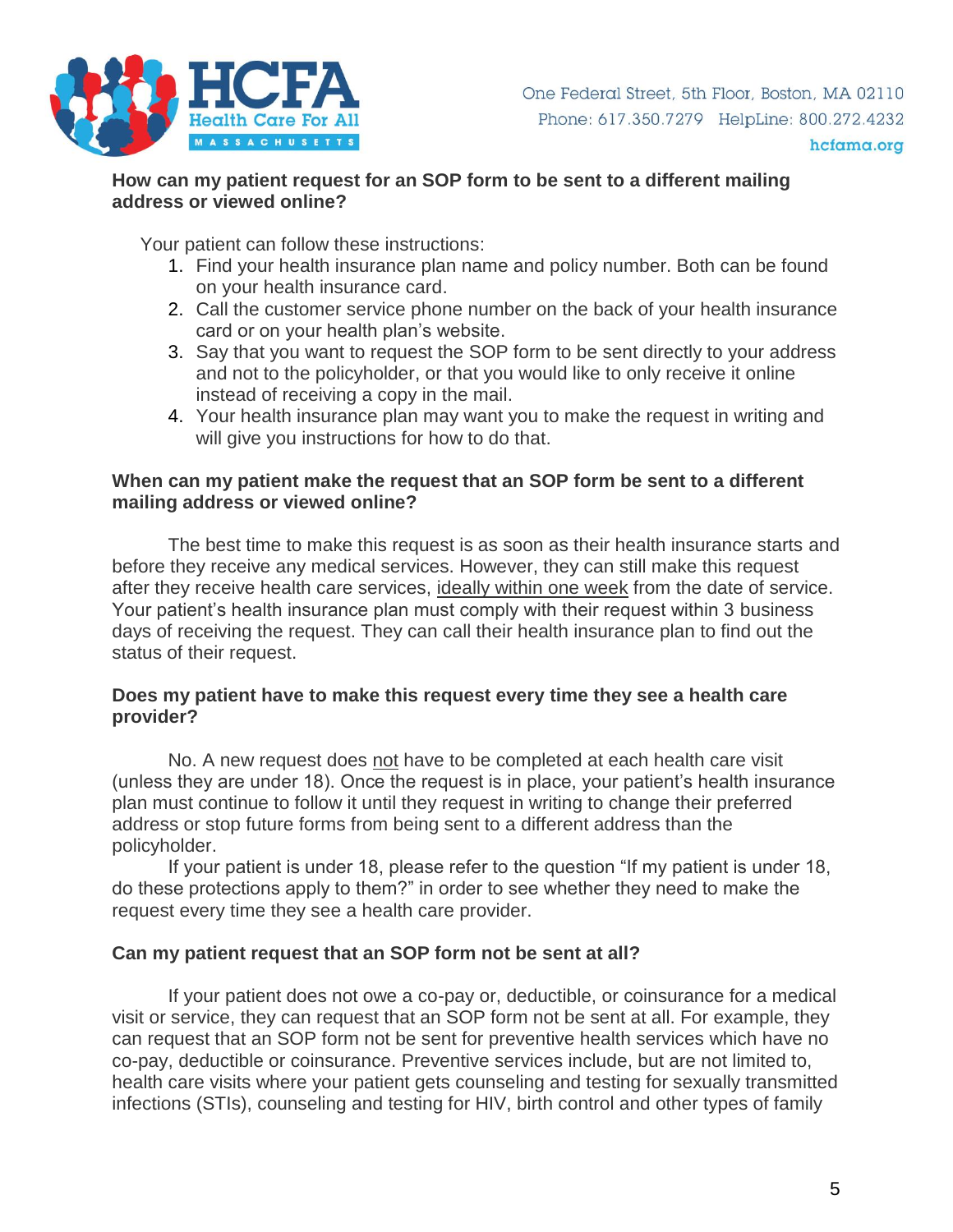

hcfama.org

planning services, pregnancy testing, or screening and counseling for domestic violence.

#### **How can my patient make this request?**

Your patient should follow these instructions:

- 1. Find your health insurance plan name and policy number. Both can be found on your health insurance card.
- 2. Call the customer service phone number on the back of your health insurance card or on your health insurance plan's website.
- 3. Specify which health care service you are referring to, including the date of the service and the name of your health care provider, and say that you do not want the SOP form for that service to be sent.
- 4. Your health plan may want you make to make the request in writing and will give you instructions for how to do that.

#### **Note:** *Their health insurance plan cannot ask why they do not want the SOP form to be sent.*

## **Does my patient need to request that the SOP not be sent every time they see a health care provider?**

Yes. They are only allowed to make this request when there is no patient payment for a health care visit or service. Your patient should make the request as soon as possible after they receive health care services, ideally within one week from the date of service. Your patient's health insurance plan must comply with their request within 3 business days of receiving it. They can call your health insurance plan to find out the status of their request.

## **Masking sensitive health services**

## **What does masking sensitive services mean?**

Health insurance plans are no longer allowed to identify or describe sensitive health care services in an SOP. Instead the SOPs must only contain general information, such as "office visit" or "medical care" along with the date the service happened. In order for the sensitive service to be masked, health care providers need to code the visit correctly as a sensitive service. When the correct diagnostic code is used, "masking" of the service will happen automatically and does not need to be requested on behalf of the patient.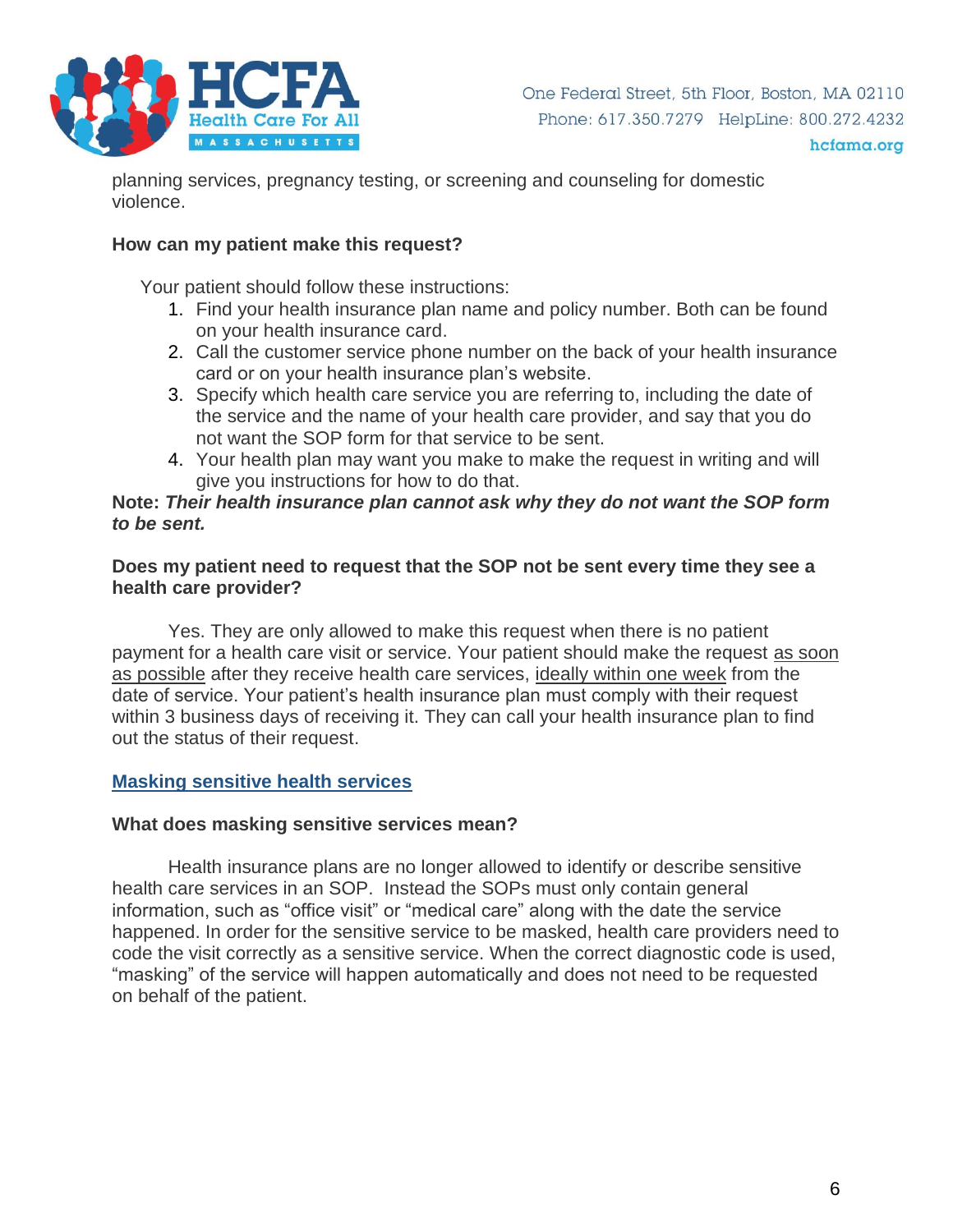

#### hcfama.org

## **Which sensitive services will be automatically masked on the SOP?**

The Massachusetts Division of Insurance has defined the following [list of sensitive](https://www.mass.gov/files/documents/2017/12/19/BULLETIN%202017-07%20%28Health%20Care%20Services%29%20%28002%29_0.pdf)  [services,](https://www.mass.gov/files/documents/2017/12/19/BULLETIN%202017-07%20%28Health%20Care%20Services%29%20%28002%29_0.pdf) which cannot be identified or described on the SOP:

- 1. Mental Health Services
- 2. Substance Use Disorder Services, including Medication and Treatment
- 3. Gender Transition-Related Services
- 4. Testing, Treatment and Prevention of Sexual Transmitted Infections (for example, HPV vaccines)
- 5. Testing, Treatment and Prevention of HIV and AIDS (including pre-exposure prophylaxis known as PrEP)
- 6. Hepatitis C Testing, Treatment and Medication
- 7. Hepatitis B Testing, Treatment and Medication
- 8. Reproductive Services (for example, breast, cervical and prostate cancer screening, identification and treatment of minor infections)
- 9. Contraceptive Services
- 10.Fertility Services
- 11.Abortion Services
- 12.Pregnancy Testing and Counseling on Pregnancy Options
- 13.Any Visit Including Assessment of Sexual Risk, Pregnancy Intention, and/or Reproductive/Sexual/Pregnancy Coercion
- 14.Services Related to Sexual Assault
- 15.Domestic Violence Diagnosis, Services, Support and Counseling
- 16.Management of Abnormal Pap Smears
- 17.Diagnosis and Treatment of Vaginal Infections
- 18.Prenatal Care

The above sensitive health care services may be related to any type of health care visit, such as evaluation, screening, treatment/service, counseling, management and prescribed medications.

#### **Will the name of the health care provider also be masked?**

No, the name of the provider will not be masked, even when the service description is masked. If your patient is concerned that the provider's name may reveal that the patient has accessed sensitive services, the patient should use one of the other options for protecting confidentiality, such as requesting that the form be sent to a different address, only be made available online, or that no SOP is sent.